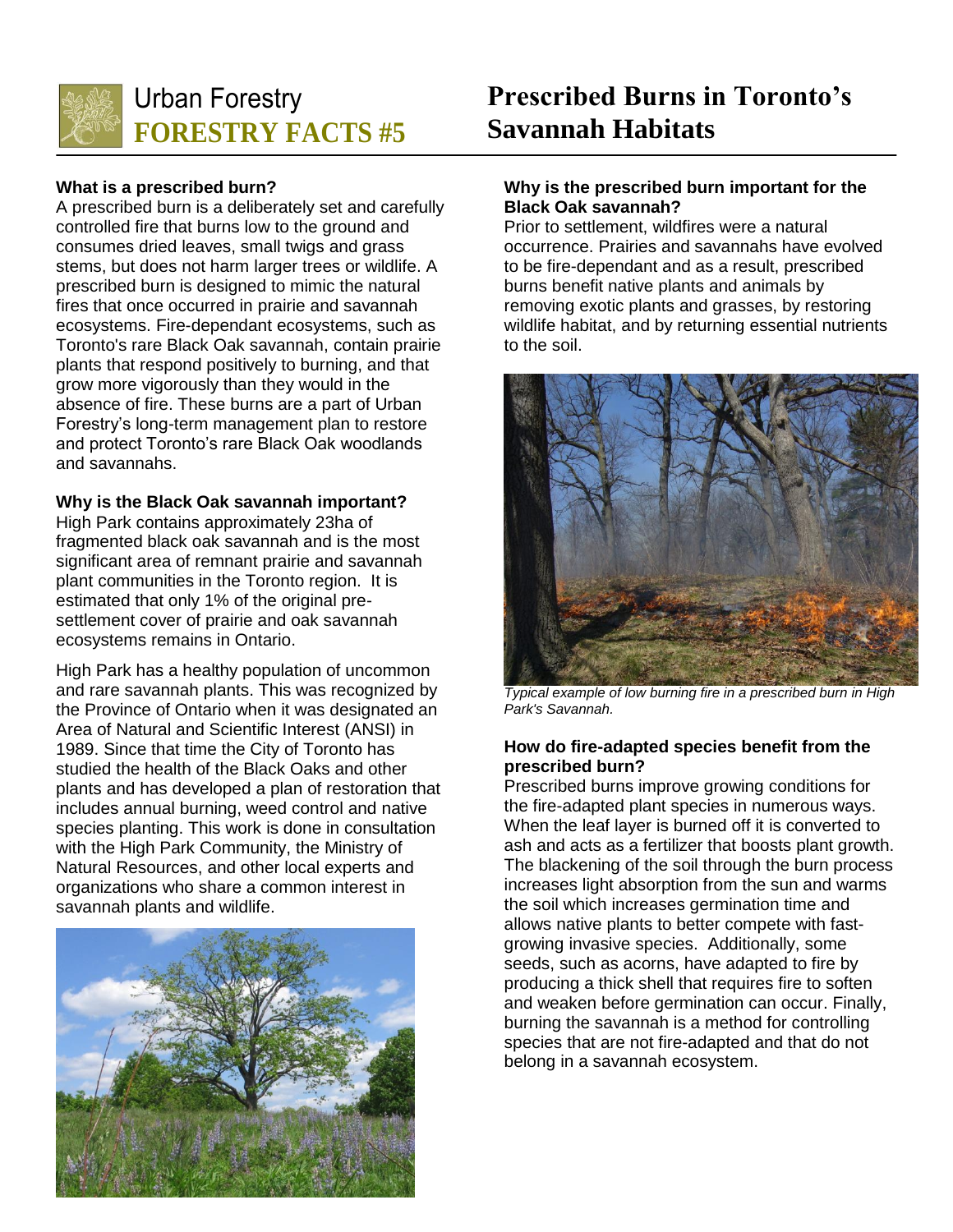



*Fire Boss and crew igniting a prescribed burn at South Humber Park.*

# **Who is responsible for setting and controlling the fire?**

The City hires a Fire Boss who is trained and certified by the Ministry of Natural Resources. The Fire Boss and his crew are in charge of the technical aspects of setting and controlling the fire. The Fire Boss visits the site 6 months prior to the burn to assess the area and review numerous factors, including the type of fuel on site (leaves, twigs, and stems), topography, proximity to park buildings and private property. After preparing a plan and reviewing this with the Ministry of Natural Resources and City staff, the Fire Boss then begins a detailed study of weather conditions. City staff monitor rainfall daily and report this to the Fire Boss who will determine when the site is ready. The Fire Boss makes this decision by assessing the dryness of the site as well as forecasting the expected temperatures, humidity levels and wind patterns. From this information, the Fire Boss sets the burn date.

On the day of the burn, the Fire Boss has determined the appropriate time to set the fire so that it will remain under control, progress across the site at a "walking pace", and so that it will give the desired effect of killing or setting back undesirable plants.

# **When will the prescribed burn occur?**

Since weather is difficult to predict with certainty, the time of the burn is set within 48 hours of the selected day in spring. The burn will take approximately 2 hours to complete. The optimal time to implement a prescribed burn is in the early afternoon.

It is possible for there to be a year in which the weather and site conditions do not align and in such a situation, the burn will not occur. In Toronto we have been fortunate; in each of the years we have scheduled a prescribed burn, we have had at least one day where we have been able to implement the program.

# **Why is the park closed during the burn?**

City staff determined that temporary trail and road closures are necessary in order to ensure public safety by keeping the public away from the active burn areas. In addition to this, temporarily restricting access ensures that there will be fewer delays in completing the burn as roads will be kept free of traffic which will ease movement of burn professionals and city staff. In past years, delays have diminished the success of some burn units as fire was not introduced to these areas until later in the afternoon when burn conditions were less ideal. By closing the park the burn will be completed quickly under the safest possible conditions.



*Wild Blue Lupines (Lupinus perennis) are one species that have responded very well to the prescribed burn program in High Park.*

**How do you determine the success of the burn?** The impact of the burn is determined by City staff who are trained in ecosystem management. Staff monitor the burn areas over many years and determine the positive and negative impacts on the different plant species. The desired effect is to see increased vigour and greater populations of prairie